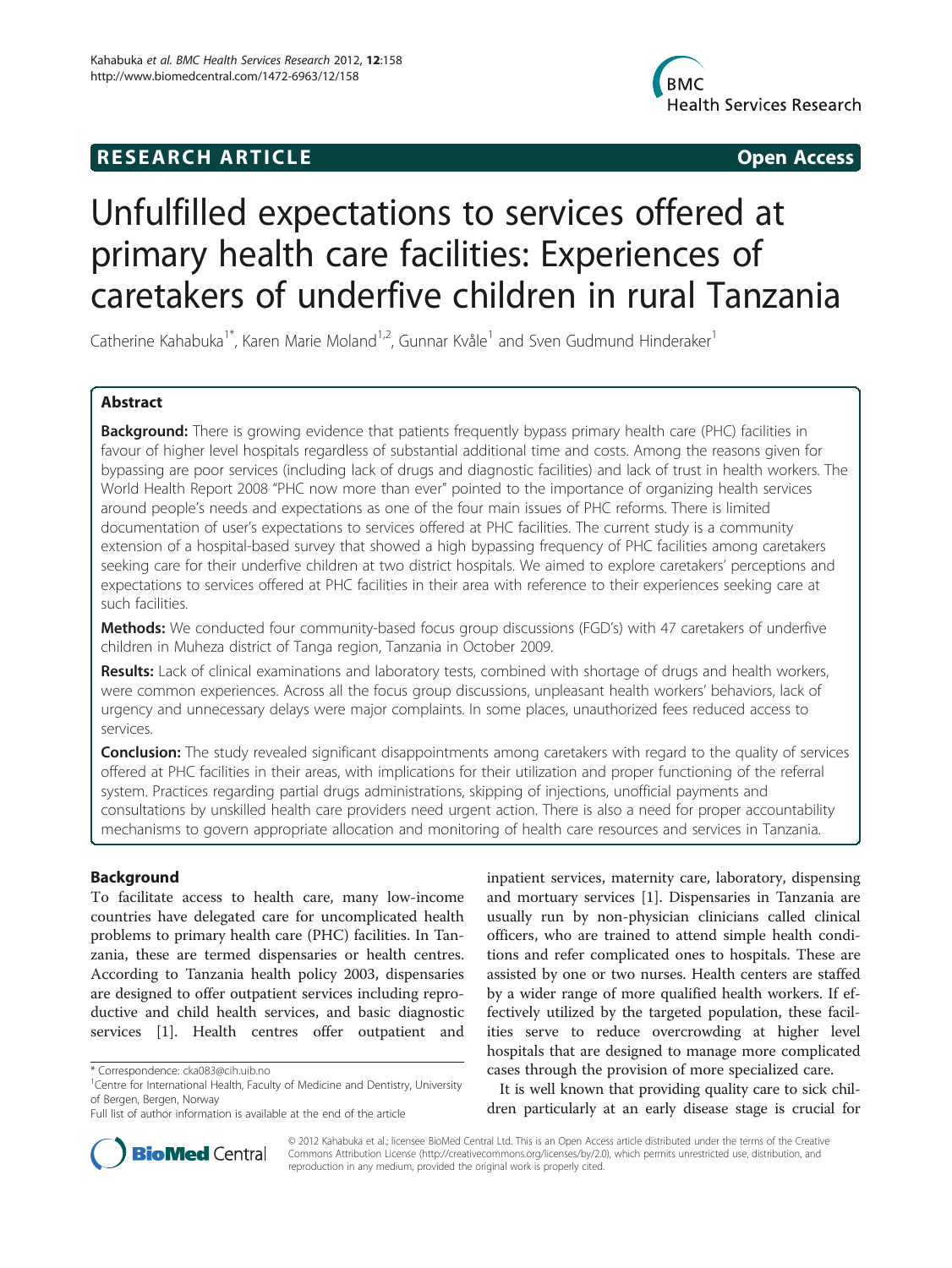attaining better health outcomes including preventing child deaths from treatable illnesses. However, the quality of care provided at most PHC facilities in developing countries continues to be questionable [\[2,3\]](#page-8-0). Problems of frequent shortages of drugs, diagnostic equipments and health workers characterize most of such facilities [[2](#page-8-0),[3](#page-8-0)]. As much as 72% of Tanzania's population live within 5 km and 93% within 10 km of a health care facility [\[4\]](#page-8-0). With this density of PHC facilities, access in terms of distance is reasonable but the problems of care-seekers bypassing these facilities have repeatedly been reported [[5-7\]](#page-8-0). In a population-based survey, in rural western Tanzania, it was reported that 44% of women seeking institutional delivery had bypassed their nearest PHC facility [[5\]](#page-8-0). In this study, the women reported that quality of care (e.g. best provider, availability of drugs) and trust in health workers were the main reasons for selecting the health facility for delivery. Results from a household based survey in Lushoto district showed that patients bypassed their lower level of care to seek hospital treatment because of poor quality of services and poor availability of drugs [[6](#page-8-0)]. The problems of bypassing lower level facilities have also been reported in Kenya, Sri-Lanka and Namibia [\[8](#page-8-0)-[10](#page-8-0)]. Reasons given for bypassing PHC facilities in all the above mentioned studies can be summarized as "unfulfilled expectations", referring to dissatisfaction and disappointment from the quality of the services offered at such facilities.

Organizing health services around people's needs and expectations was strongly emphasized in the World Health Report of 2008 as one of the major four PHC reforms termed "services delivery reforms"[[11\]](#page-8-0). The report brought into attention the fact that the PHC movement had underestimated the speed with which the transition in demand for professional care would bypass the initial attempts to expand rapidly access to health care by relying on sub-optimal care provided at most of the PHC facilities. The report further claimed that, "neglecting people's needs and expectations is a recipe for disconnecting health services from the communities they serve".

There is limited documentation of the user's expectations to services offered at PHC facilities. The current study is a community extension of a hospital-based survey that showed a high bypassing frequency of PHC facilities among caretakers seeking care for their underfive children at two district hospitals in the study area [\[12](#page-8-0)]. Our study objective was to explore caretakers' perceptions and expectations from the quality of services offered at PHC facilities in their area with reference to their experiences at such facilities.

# Methods

#### Study context

The study was carried out in Muheza district of Tanga region in north-eastern Tanzania. Muheza district is located about 25 km from the city of Tanga. Based on the 2002 census and an annual population growth rate of 1.4%, the district had a projected population of 306,862 in 2009 [\[13](#page-8-0)]. This population is served by 59 dispensaries (49 public, 10 private), six health centres (4 public, 2 private), and one district hospital [[14\]](#page-8-0). The district is predominantly rural, and the people are mainly subsistence farmers of maize, cassava, oranges, coconut, rice and banana. Malaria is the leading cause of admissions and deaths among under-five children [[14](#page-8-0),[15](#page-8-0)]. In 2005, the underfive mortality rate in Muheza district was 150/1000 live births (140/1000 live births in the whole region of Tanga). The above features make the region as well as the district similar to most of the rural Tanzania [\[16](#page-8-0)].

# Study design and data collection

Due to its exploratory nature, the study employed qualitative research methods. We conducted four focus group discussions (FGDs) in four villages of Muheza district in September 2009 (Table 1). The villages were purposely selected from a list of eleven villages where the hospital survey participants reported to live. We used three main criteria for villages selection; 1) A village must be at least 10 km from the district hospital, 2) It must have a dispensary or health centre nearer than the district hospital and 3) It should have a significant number of bypassers (caretakers who did not at all utilize their nearer dispensary or health centre during the index child's sickness) and non-bypassers (caretakers who utilized their nearer dispensary or health centre prior to coming to the district hospital) as documented in the hospital survey [\[12](#page-8-0)]. In addition to above, we also selected villages in different geographical directions from the district hospital.

FGD participants were recruited one week before the meeting, through a village leader who was informed of the criteria for the selection of the study participants. The inclusion criteria were that the participants 1) should have at least one child less than five years under their care and 2) there should be only one caretaker participating per household. We advised the village leader to pick households skipping several in between even if they had a potential participant so as to have a wider area represented. A total of 47 women and men

# Table 1 Composition of FGDs

| <b>FGD</b> number | <b>Participants</b> |       |
|-------------------|---------------------|-------|
|                   | Men                 | Women |
| Village 1         | 0                   | 9     |
| Village 2         |                     | ┑     |
| Village 3         | 4                   | 10    |
| Village 4         | O                   | 12    |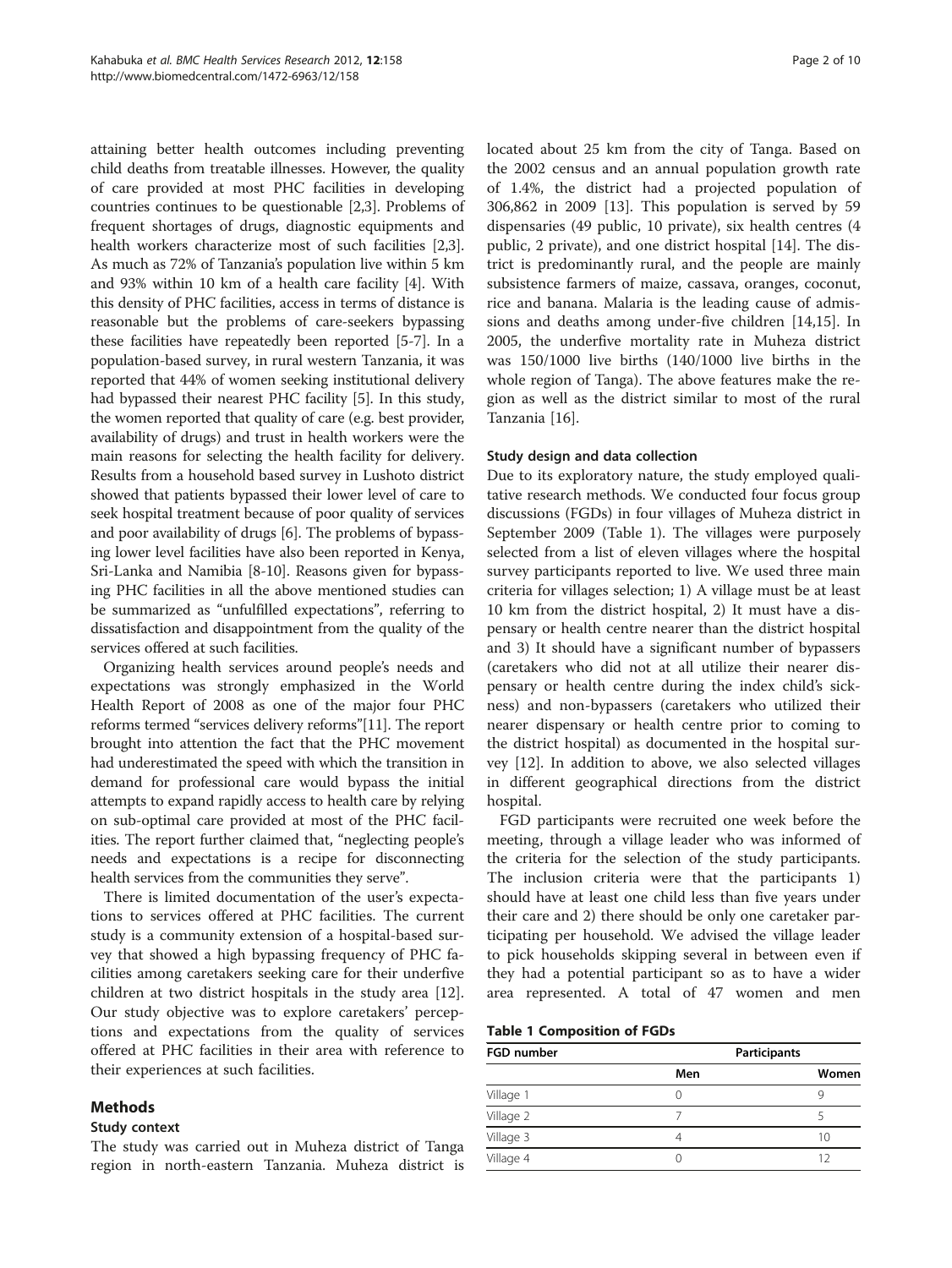participated in four focus groups, each comprising of 9– 14 participants. The majority were women reflecting the fact that women are the ones who commonly take children to the hospital within the study setting. Two FGDs were mixed while two were with women only. The discussions were held either in village government halls or a school classroom.

A guide was used to introduce topics for discussion in the form of questions. We left caretakers to discuss among themselves with the principal investigator as a moderator. Topics discussed included available health care options, quality of available primary health care services, barriers and obstacles faced by caretakers while seeking care for their sick underfive children at the PHC facilities in their areas, and reasons for bypassing PHC facilities. We added emerging new issues in the guide as the discussions progressed and we asked them in subsequent FGDs. The discussions were conducted in Swahili (the national language) by the principal investigator as a facilitator and two research assistants and were all taperecorded. The discussions lasted between 55 and 90 minutes. At the end, participants were given an opportunity to ask general questions on health issues, and the principal investigator and one research assistant who was a clinician responded accordingly.

# Ethical consideration

We obtained verbal consent for participation and audio taping from all the study participants prior to commencement of the discussions and after having explained the aim of the study. To secure confidentiality and facilitate an open discussion, we did not ask for a written consent and did not record the names of the participants. Only their sex was recorded. The study was approved by the Medical Research Coordinating Committee at the National Institute for Medical Research in Tanzania.

#### Data analysis

Data was manually analysed using the principles of thematic content analysis [\[17\]](#page-8-0). Audio materials were transcribed and analysed in the original discussions language, Swahili. Analysis commenced by examining the data material thoroughly so as to identify units in the text that were relevant to the subject in question. The identified units were then coded, categorized and later grouped under meaningful themes. Initial word to word transcription of the audio materials was done by one of the research assistants. Translation into English was done by the principal investigator at a later stage when meaningful themes had been identified. The second author took part in the analysis.

# Results

# Unfulfilled expectations

The findings reveal that caretakers had certain expectations to the quality of care to be offered when they brought their children to a health facility. When these expectations were not met, caretakers became dissatisfied. The study established substantial frustrations among caretakers related to availability, accessibility and acceptability of the services offered by PHC facilities in their area. Experiences not only of lack of quality services but also unacceptable health workers' behaviours dominated the discussions. In the following section, we present the findings as caretakers' unfulfilled expectations to the health services provided at the primary care level.

# Expecting examinations before treatment No tools, no touch

Our study established a growing demand among caretakers wanting to know for sure what's wrong with their children before they are given treatments. Caretakers expressed their disappointments regarding the common practice among clinicians of prescribing drugs to their children without having any investigation performed. This was also given as the main reason for bypassing PHC facilities, as one female caretaker expressed: "Nowadays people are civilized, they are afraid of giving the child drugs before she is investigated. They want to be sure if it's real malaria. The fever could be just a result of the teething process. So they go there (district hospital) to get the child investigated". (Woman, Village 2).

Although health centres and even dispensaries are supposed to provide basic diagnostic services, such services were reported to be almost never available. Caretakers in this study expressed their high demand of such services: "The main thing that bothers us and makes us go to town is the lack of diagnostic services. They should at least bring diagnostic services to our dispensaries. Because we know even if you go there (dispensary), the child will just be given ALU (first line anti-malarial drug) but may be the sickness is not even for ALU."(Woman, Village 2).

In one village, caretakers claimed to previously be provided with diagnostic services at their facility. However, the laboratory is no longer running because of the frequent shortage of laboratory reagents. She explained: "When they first brought the diagnostic services, people were being investigated normally for malaria, fever etc., but now they tell you that there is no reagent. Even temperature is not taken. They will just touch the child, and if the body is warm then you are told she has malaria. You will just be given drugs to give the child at home".(Woman, Village 3).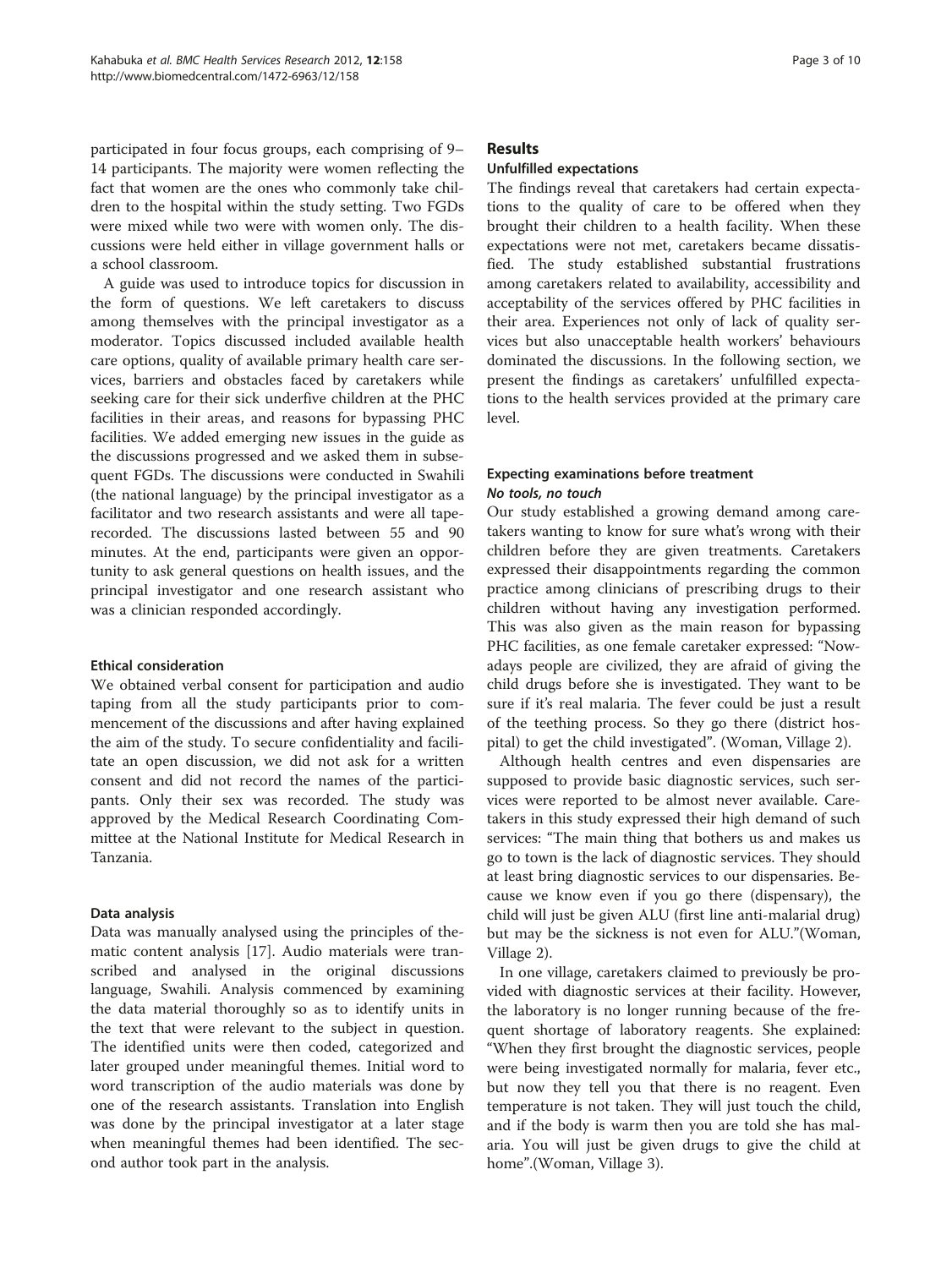In addition to not receiving diagnostic services caretakers also reported that even basic clinical examinations were sometime not performed by the attending clinician. Commonly, the attending clinicians asked questions and prescribed drugs without even touching the child as expressed in the quote below: "There used to be that thing they put in your mouth or armpit, for checking temperature. Now even temperature is not taken. They do not even touch the child, you talk they write" (Woman, Village 3).

#### Medical tools as table decorations

Caretakers claimed that, even when the tools for clinical examination were available, they were often not utilized by the attending clinicians. Sometimes they were just displayed/left on the table as the following quote illustrates: "Another thing is that thing they wear around the neck, for examining the chest and the heart (stethoscope). For them, it is a table decoration. Every time you go with your child you find it stuck on the table. He just writes, he does not even look at your face. They should take it back to Teule (district hospital), if they do not know its use" (Woman, Village 3).

# Expecting drugs to be available and sufficient

Frequent shortage of drugs was reported to be commonly encountered at PHC facilities. Caretakers reported often to be provided with the antimalarial  $ALU^®$  (which was commonly available) and ordered to buy other drugs. Occasionally, even this malaria drug was not available at the facility nor in drug shops, in which case caretakers were forced to buy other types of malaria drugs, like Fansidar® which is no longer recommended by the Ministry of Health and Welfare (MoHW). One caretaker reported: "Antimalarial drugs are as well not available sometimes. We are used to go and buy these old ones like fansider. The drug will help the child for three, four days, and then malaria comes back very severe" (Woman, Village 1).

#### Unsafe drug dispensing practices

In connection with drug shortages, an alarming drug dispensing practice was reported in two villages where FGDs were conducted. In one of the villages, a woman said: "They ask if you brought a bottle, if you do not have they tell you to go and buy. They pour you some amoxicillin and you go. One bottle is divided among two to three children" (Woman, Village 3).

A caretaker in another village reported the same experience: "You may reach there and be told to go and bring a container. The mother is supposed to go back home and bring a container so that they pour you some drug. They measure mills and distribute one bottle among two to three children" (Woman, Village 1).

Caretakers raised several concerns pertaining to the above practice. First, they complained that most of the time the drug provided was not sufficient for the number of days prescribed: "You are told to give the child drug for five days, after three days the drug finishes and you do not know what to do" (Woman, Village 3).

Secondly, caretakers expressed their worry about the hygiene of the containers they used for taking the drug, since most of them were obtained under emergency conditions: "You are told to go look for a container at home or shops. You do not know of the safety of that container where you obtained it. They pour you drug, you give the child and diarrhoea becomes worse" (Woman, Village 1).

# Health worker dependent drug availability

In one of the villages caretakers reported a sudden change pertaining to the availability of drugs after having new clinicians at their facility. One male caretaker reported: "Before they could bring drugs, but after five or ten days you are told drugs are out of stock. But since they brought these ladies, we are thankful because you could go even the whole month and drugs are available. It takes a long time before you are told drugs are out of stock" (Man, Village2).

#### Expecting health workers to be available

Unreliable availability of health workers at PHC facilities was another issue raised across all the four FGDs. The number of staff at most facilities was claimed to be insufficient to provide the expected services, and this was even more aggravated by their frequent absenteeism. Commonly only one nurse was available who had to do everything, as the quotes below points out: "Sometimes you find that the main doctor is not around and only one nurse is doing everything. She then will become the doctor. She will be the one taking care of the MCH clinic services, she will be the one working at the Antenatal clinic etc." (Woman, Village 4).

The same concern was raised by caretakers from a different village as reported by this woman: "Sometimes there is only one nurse, when others have gone on holiday. The same nurse has to give drugs to patients, attend children at MCH, and take care of pregnant women. By the end of the day she is very tired. She can't do her job properly." (Woman, Village 1).

#### Expecting facilities to be open

Dispensaries in Tanzania operate between 8 am and 4 pm and are closed on weekends and public holidays. However, it was reported that sometimes the facilities were closed even during the week days when no health staff was available to provide services. Ideally when the dispensary is closed, the health staffs who are supposed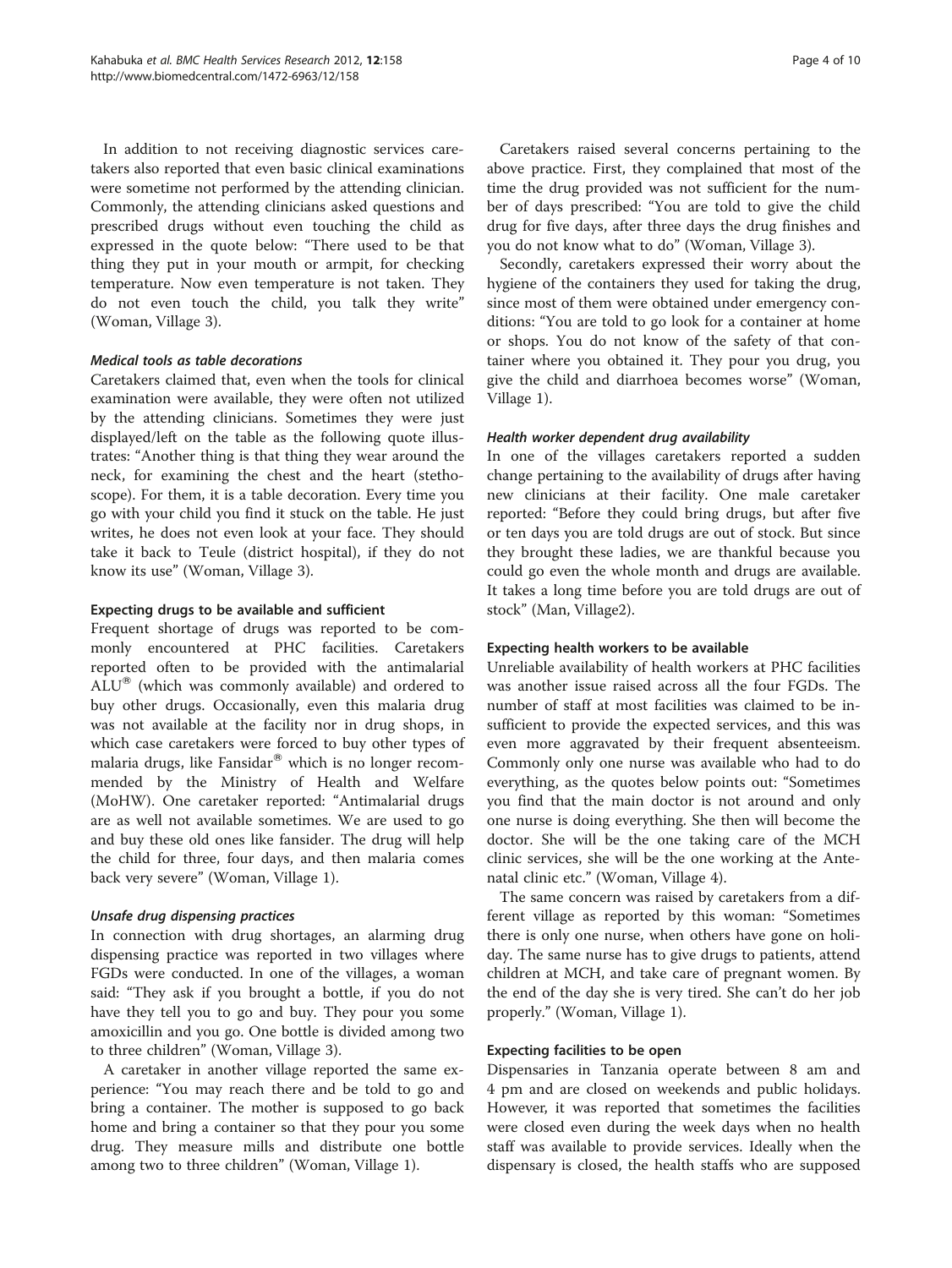to reside within the same community can still be contacted at their homes and are expected to provide services if the need arises. However, staffs are usually inaccessible after opening hours since most of them do not live within the communities they serve. One woman complained: "If your child gets sick at night, there is nowhere to run to until morning. If you have money then you will look for transport and take her to Teule (district hospital) the same night. If you can't afford then your child might die while you are watching her (Woman, Village 3).

# Skipped injections due to facilities closure

If a child was prescribed hourly injections and the dosage fell on weekends, caretakers reported that the injections were skipped until the next working day: "On weekends the situation is even worse. Lets say today is Friday and your child has been prescribed hourly injections. When it reaches Friday evening, all nurses leave, as most of them live in Muheza (district centre). So the dose will be stopped until Monday when they come again. There is no service on weekends" (Woman, Village 1).

# Wellbeing of newborn babies

The problem of unavailability of services in the evenings, weekends and holidays, was also reported as being of major concern for pregnant women and the outcome of the newborns in the area. It was reported that it was always a big challenge when a woman went into labour when the facility was closed, and most of the time there was no health staff available to assist with the delivery process as they did not reside within the community. One woman expressed: "... There is no nurse here to deliver the child at night. If labour starts at night you have to look for transport to go and deliver at Teule hospital, even if its 2 am. Nurses are only available during the day, when it reaches 4 o'clock they close and leave until the next day. That's why we are always full at Teule (District hospital). When you start feeling bad you decide to go straight to Teule as early as possible (Woman, Village 4).

In one village, a male village leader reported assisting pregnant women in labour at night several times, either to look for transport to take them to the district hospital or to mobilize funds from neighbours to pay for the transport costs. He also claimed that there were several occasions when there was no enough time to look for transport before the baby came out, in which case, himself and his wife had to assist with the delivering process. Below are his words: "I must tell you, I have delivered women, not once. I am not a nurse but sometimes a woman is brought to me and she is ready to deliver. It's not possible to put her in the car and there is no nurse

to assist, so I have to do it. In this case I don't know whose fault to say it is" (Man, Village 2).

# Unavailability of electricity as a reason for facilities closure at night

Even when the health worker was willing to work at night, the working environment was reported not to be supportive. Caretakers in one of the villages reported that even when they got assistance from the nurse who lived within the village, they were supposed to bring a lamp to the dispensary since there was no electricity or any other alternative source of light. One caretaker reported: "When you knock at the nurse's door, before she even comes out she asks if you brought a lamp. If you don't have she tells you she can't work because the dispensary does not have light. That has happened to me three times. But because I have relatives closeby I go to them and they give me a lamp. Sometimes they tell me it has no kerosene, so I have to look for kerosene elsewhere" (Woman, Village 3).

In one village, a village leader reported that nurses in his area were being paid night allowances, and he was even requested to monitor their presence at night. However, the allowances were discontinued, and nurses are no longer working at night.

#### Expecting to be treated well

Undesirable health workers behaviours was another main complain raised by caretakers across all FGDs. Caretakers expressed their concerns on the way nurses and sometimes doctors treated them. Below are some of the behaviours that were of concern:

#### Unnecessary delays

Unnecessary delays particularly among the nurses came as one of the main complaints. Caretakers reported leaving their homes early so as to get to the facility early but most of the time they were left waiting in queues for long periods without any good reason as one caretaker expressed: "You might reach there and find two nurses, one cleaning and other arranging files. You went so early, lets say you arrived a few minutes before 8 am, but you may not be touched or even spoken to until 11 am" (Woman, Village 3).

Another woman from the same village added: "They also have a habit of going for tea like students. You may be told the doctor has gone for tea and you may wait for 3 hours and he may not be back. Or they may just be talking inside and you are waiting outside. That's why it is always full at Teule because of nurses' ignorance here" (Woman, Village 3).

#### Lack of urgency

It was reported that even when caretakers requested for immediate attention due to the seriousness of their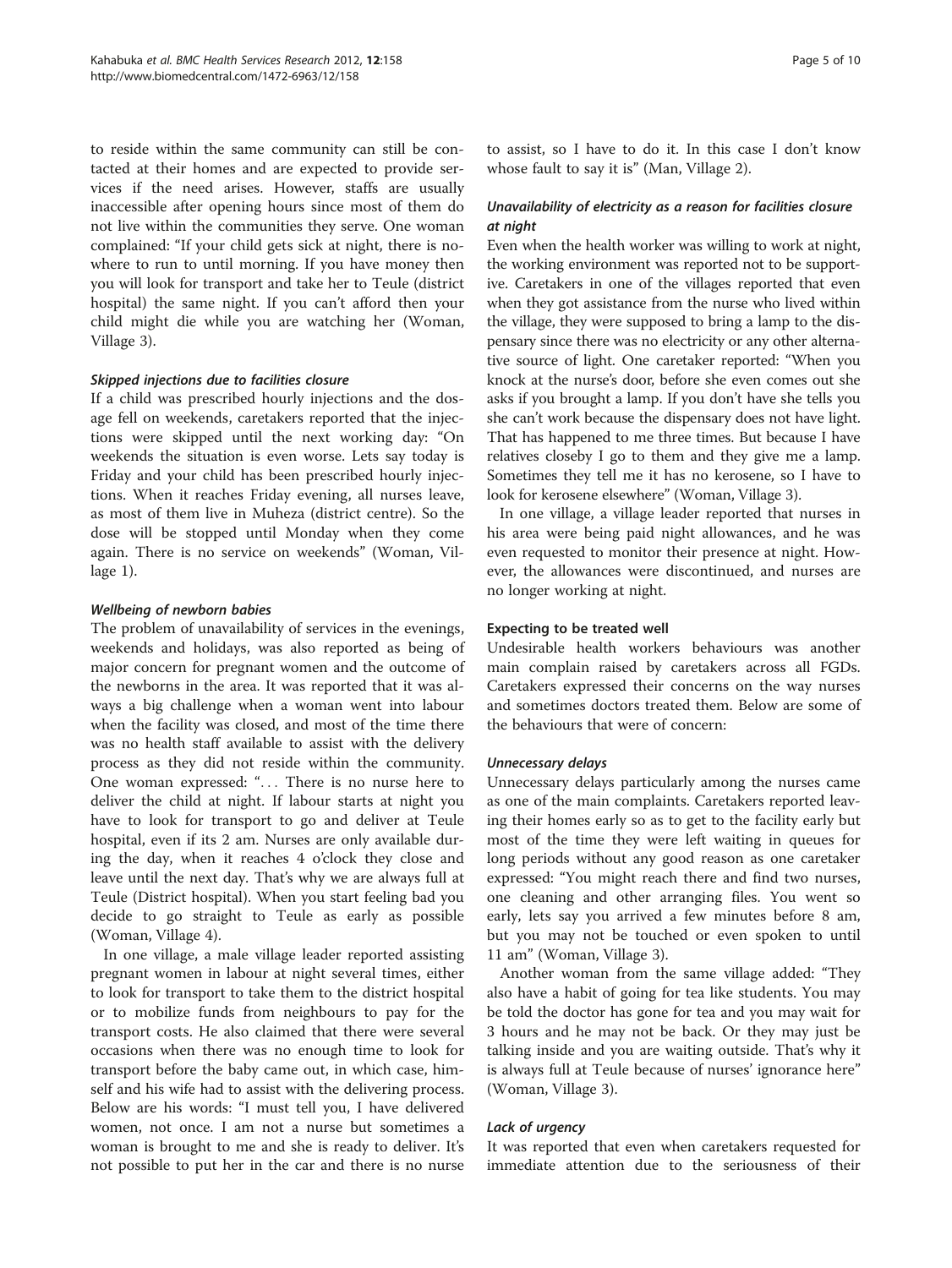children's condition, still lack of urgency dominated. Caretakers reported sometimes to receive impolite answers from the nurses and doctors when they approached them to request for urgent care. The quotes below illustrate: "When you approach the nurse and tell her that my child's condition is not good she tells you 'do not teach me my job'. Then you remain with nothing to do but wait while observing your child until when she feels like helping your child by herself." (Woman, Village 3).

Another woman in a different village added: "Sometimes when you see that your child's condition is not good and approach the nurse she may chase you away and even yell at you 'go sit and wait outside'. (Woman, Village 4).

A man from the third village reported his experience, related to the above complains, at one primary health care facility in his area: "I guess two years ago, while we were on our way to the facility, my child got very high fever. While at the facility waiting for our turn to see the doctor, my child started convulsing. I requested other patients ahead of me so that I go in first, and due to my child's obvious condition they allowed me. However, soon after I entered the doctor's room he yelled at me "get out, who told you to come in". I told him to look at my child's condition and that my child was convulsing but he yelled at me "go away, do you know what a convulsion is?" I went back outside with my convulsing child. Fortunately a nurse was passing by and got to see my child's condition and took him to the doctor and that's when he got to attend him" (Man, Village 2).

# Lack of sympathy

Lack of compassion by health workers to sick children was among other complains raised by caretakers. The latter story is a good example of this. It was as well reported that clinicians referred to by caretakers as doctors, commonly did not even touch the child. This was a big disappointment to most caretakers who expected their children to be properly examined. One caretaker expressed: "Your child's name might be called when it is your turn to see the doctor but when you get to sit near the doctor he may tell you to move away and that your child smells urine, claiming that we don't clean them properly. But you tell me, from the time I left my house, all the way to the hospital, if my child doesn't pass urine then wouldn't that be a sickness? And when you tell him the child's problem he just writes without even touching the child because he smells bad" (Woman, Village 3).

A man from a different village had these to say: "I will just give an example; there was a doctor here who has been recently transferred. No matter how serious your child was, when you requested for help outside working hours, he would just tell you, while sitting on his house

veranda, this is neither a hospital nor working hours. But thank God that we now have very kind women who are ready to assists us any time" (Man, Village 2).

# Expecting services without payments

According to Tanzanian health policy, health care services to children below five years is supposed to be provided free of charge at public health facilities. However, caretakers claimed to incurr some costs for various services when they brought their children to the primary care facilities. This was reported in three villages while in one village caretakers reported not to pay at all. The payments were reported to be for various services and were differed from one facility to another. Payments could be for consultation, drugs, investigations (when available) and facility guard. The quotes below illustrate: "To see a doctor is two hundred, the drug that you are poured in a container costs two hundred and five hundred for malaria investigation, total nine hundred. There at Mkanyageni children are not free" (Woman, Village 4).

Another woman from the same village added: "Here at our facility the only investigation available is that for malaria, which costs five hundred. If you don't have five hundred they will just give you ALU (first line antimalarial drugs) to give the child at home. We also pay one hundred for the guard" (Woman, Village 4).

In one village, caretakers reported to pay for the "freeof-charge maternal and child health (MCH) services", like monthly child weighing. The quote below illustrates: "Consultation and treatment costs one thousand and we pay two hundred for the guard who watches the dispensary. Weighing a child at the clinic costs two hundred" (Woman, Village 1).

However, Village 1 was the only village where caretakers reported paying for monthly child weighing. Other villages claimed not to pay for this service. We probed further to find out what happened when caretakers were not able to pay for these services and below was a response from one of the villages: "I f you don't have two hundred they will not weigh your child and if you don't have one thousand you won't get any service" (Woman, Village 1).

Inaccessibility of services resulting from the inability to pay was also mentioned in the quote above by a woman from Village 4, who claimed that even though malaria investigation was available at their nearer PHC facility children were just prescribed ALU if caretakers were not able to pay for them. Occasionally, caretakers reported to pay and still be told that the drugs were out of stock and given a prescription to go and buy them elsewhere. Caretakers complained that this caused a lot of inconveniences as they had to look for other funds to buy the drugs which could take sometime while the child continues to suffer.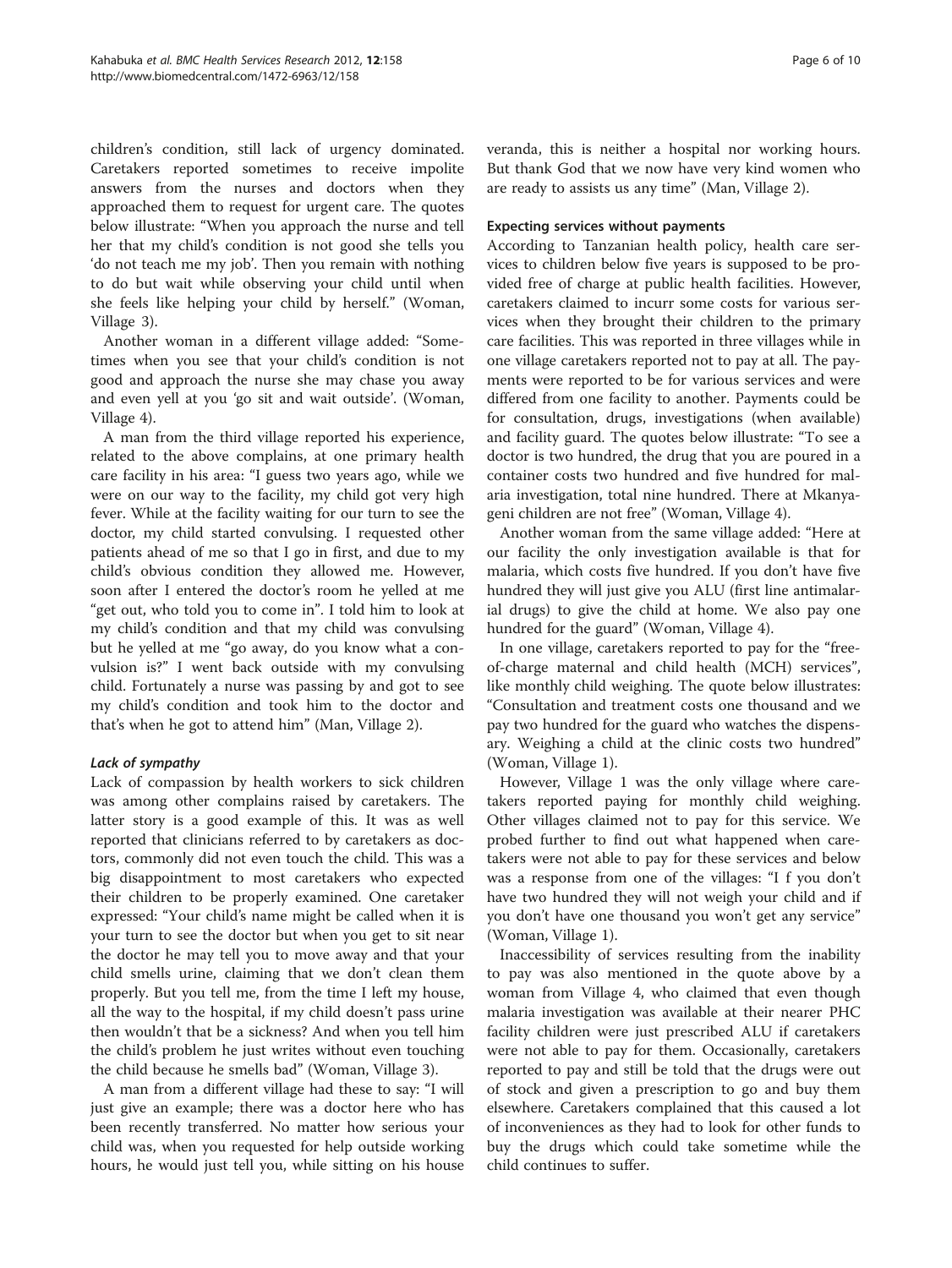#### Expecting written referral information

Another thing complained about by caretakers was the lack of proper referral services when their children were referred to a higher level hospital. Across all the focus group discussions, caretakers complained of the fact that they were only given verbal referrals, and no written document was provided for them to take to the referred hospital. Caretaker's main concern was that they were not able to answer correctly some of the questions that were asked at the referred facility. They expressed their wish to have some sort of a written report from the primary care facility which would assist them. The quotes below illustrate: "He just tells you to take the child to Teule. Its only words while he is the one who treated the child without improvement. Why not give me any introduction so that when I reach there they know where I started. When I arrive at Teule (district hospital) I have to start afresh while his introduction would have helped." (Man, Village 2).

Another caretaker from a different village had this to say: "No arrangements, its just verbal, 'take a child to Teule', finish. Whether you went or not they don't care. You won't even be given a nurse to accompany you or even a piece of paper to say this child we failed, help her there, its just words. Also if you ask questions you may be answered rudely." (Woman, Village 3).

#### **Discussion**

Concerns raised by caretakers in this study, related to their unfulfilled expectations from services provided at PHC facilities, provide an insight into barriers to services utilization other than geographical accessibility. The findings provide relevant information on outcome indicators of access i.e. utilization and satisfaction, by the targeted population [[18](#page-8-0)]. Obrist et al. defined access to health services as five dimensions namely availability, accessibility, affordability, adequacy and acceptability [\[19](#page-8-0)]. He claimed that, these dimensions directly influence the course of the health seeking process and hence utilization of the services. We argue that the same dimensions define quality of care as perceived by users of a given facility. Hence, in the following section we discuss our findings based on the above five dimensions of access.

# Availability and adequacy of services

The current study was conducted among caretakers who lived within an area with a good geographical access to a PHC facility (dispensary and/or health centre); however, the facilities were reported to be characterized by frequent shortages of staff and equipments (including essential medicines and diagnostic services).

The discussions established a growing demand among caretakers regarding the provision of diagnostic services at PHC facilities in their area. This was found to be the

most common reason for bypassing PHC facilities also in the study at the two district hospitals in the area [\[12](#page-8-0)]. This could be explained by the raising awareness among caretakers regarding standard childhood infection management, which requires confirmation of diagnosis through diagnostic tests. It could also simply be a result of caretakers' previous experiences of treatment failures, when their children were provided drugs at such facilities without having any tests performed. Some diseases like pneumonia and diarrhoea can be correctly diagnosed by thorough history taking and clinical examination. Instruments like IMCI and WHO guidelines for the management of common illnesses with limited resources have been proven successful in achieving this goal [[20,21\]](#page-8-0). However, for a disease like malaria a confirmatory test is very crucial in ascertaining the correct diagnosis. Most PHC facilities in Tanzania lack diagnostic equipments and it is a common practise for clinicians to rely solely on history and clinical findings to make a diagnosis [[22\]](#page-8-0). As a malaria endemic area, many clinicians in Tanzania prescribe antimalarials to children presenting with a history of fever, often without a thorough clinical examination to rule out other infections (sometimes even when tools are available to enable them to do so). Many of these children receive no additional antibiotics. Malaria prevalence has been going down in Tanzania as well as in other parts of sub-Saharan Africa [[23\]](#page-9-0), and this may indicate that if not properly investigated children with fever may wrongly be diagnosed as malaria cases and the treatment provided may not necessarily lead to recovery.

Findings from a study that evaluated the diagnostic accuracy and case management of clinical malaria in the primary health services of a rural area in south-eastern Tanzania provide a good example [[24](#page-9-0)]. In this study, a representative sample of pediatric consultations was carefully examined at peripheral health facilities throughout Kilombero District. While the attending health workers diagnosed 640 (41.1%) of all consultations as clinical malaria cases, the study established only 397 (25.5%) of all consultations to be malaria cases by using a blood slide [\[24\]](#page-9-0). Furthermore, 118 (30.2%) of confirmed malaria cases that were misdiagnosed as other infections by the attending clinicians went home without antimalarial drug prescription. Likewise, some children who were misdiagnosed as malaria cases by clinicians went home with only an antimalarial which obviously was not going to help. In another study conducted in rural areas of Morogoro and Dodoma regions in Tanzania, on average only 22% of the assessment tasks required by the IMCI guidelines were performed by the attending clinicians [\[25](#page-9-0)].

The reported shortage of drugs and health workers is not a new finding [\[7](#page-8-0)[,26,27](#page-9-0)]. According to the MoH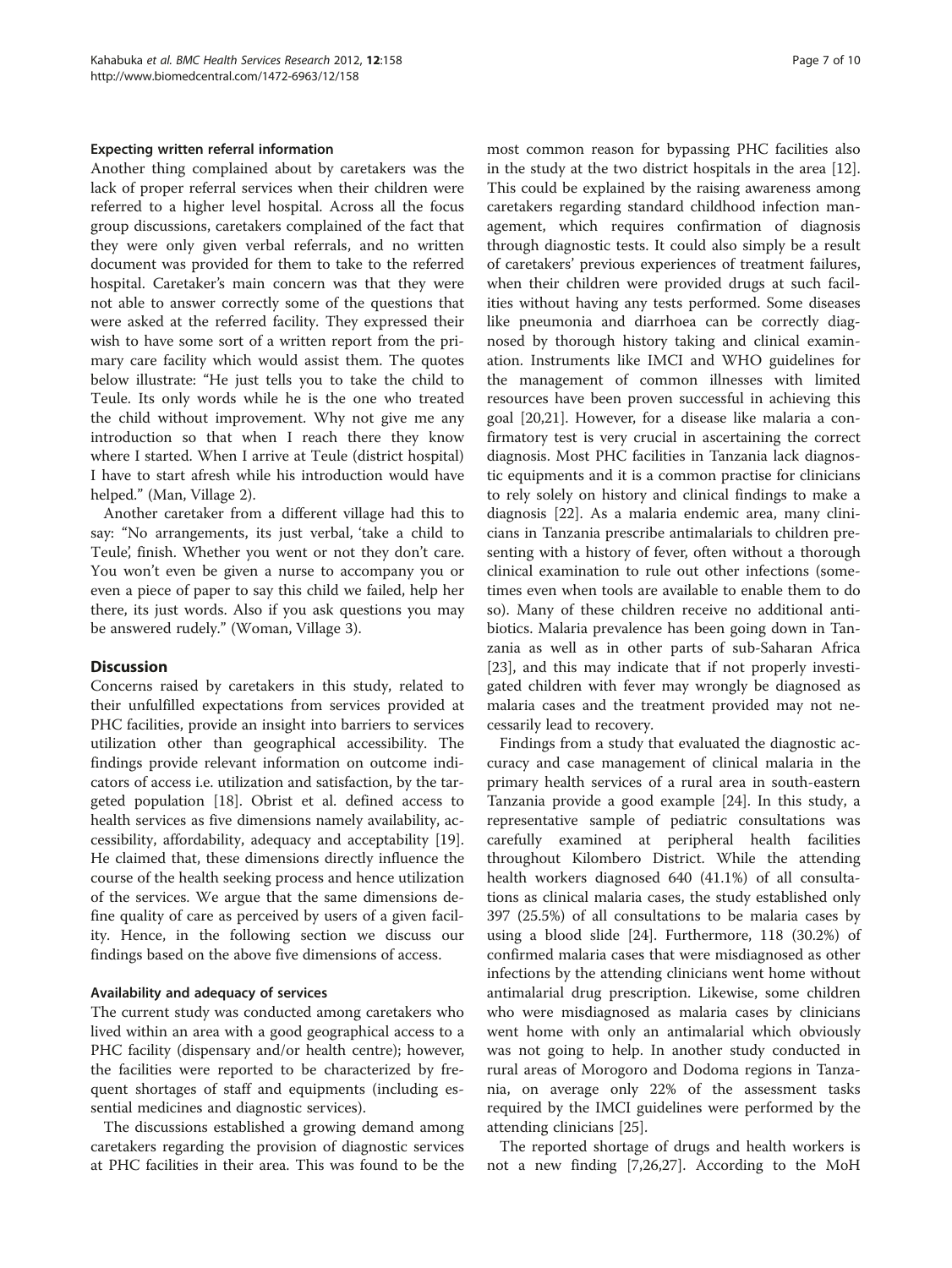Sector Strategic Plan (2003), the majority of skilled health workers in Tanzania work in large cities, and as a result, rural facilities are left understaffed [\[27\]](#page-9-0). Caretakers experiences related to drugs and health workers shortage in this study were disturbing. The reported practice regarding distributing one syrup among several children is unacceptable. This practice may not only lead to severe disease and death of insufficiently treated children but also development of drug resistance. In Tanzania, low cadre nurses working at PHC facilities are trained to work under instructions from clinical officers or medical doctors. Caretakers in this study reported the nurses to be the ones making the diagnoses and prescribing drugs at some of the PHC facilities when the clinicians were not present. This practice could result in mismanagement of children as the attending nurses may not have sufficient knowledge to make the correct diagnoses and give correct treatment. In a study mentioned above on misdiagnosis of malaria, 121 (7.9%) and 71 (4.6%) of consultations were made by the untrained nurses and trained nurses respectively [[24\]](#page-9-0).

# Accessibility and affordability of services

Caretakers reported inaccessibility of services at night from dispensaries in their area. This does not seem to support the primary objective of PHC facilities, which is to improve access of care to poor people who can not afford to travel to distant hospitals. As opposed to day time, it is always a challenge to travel to a higher level hospital at night if the need arises, due to lack of public transport. In addition, other alternatives of care like drug shops are also closed. This leaves poor people with fewer options. Caretakers in this study expressed their concerns about this problem at the dispensary level especially in relation to the safety of the newborn babies when pregnant women go into labour at night. The reported occasional skipping of hourly injections until the next working day as a result of inaccessibility of services at night and during the weekends and holidays is another example of the dangers implied.

Children below five years are exempted from the official user fees under the cost-sharing policy of Tanzania [[28,29\]](#page-9-0). However, caretakers in this study reported being denied of certain services when they could not pay. Caretakers from different villages reported paying for different services, while in one of the villages they reported not to pay at all. The issue of unofficial payments is not a new finding; it has been documented previously by other studies in Tanzania [[30](#page-9-0)-[33\]](#page-9-0). This indicates poor monitoring of PHC facilities.

#### Acceptability of services

Health services must be respectful of medical ethics, culturally appropriate and gender sensitive [\[34](#page-9-0)]. Several

concerns were raised by caretakers in this study regarding how health workers treated them. Concerns regarding the lack of urgency, unnecessary delays and lack of sympathy to sick children may not only lead to underutilization of services at such facilities but could also result in unnecessary child deaths. The issues of poor provider-patient relations in Tanzania have previously been documented [\[30\]](#page-9-0). A study in Kenya also reported similar findings [[35\]](#page-9-0). Patients in this study complained of indecent behaviour by the attending nurses at the studied government hospitals, such as discrimination, lack of respect, and impolite languages and ignorance.

Referral, which is a process by which a health worker transfers the responsibility of patient care, temporarily or permanently, to another health professional [\[36](#page-9-0)], is a critical part of appropriate primary care and the Integrated Management of Childhood Illness (IMCI) strategy [[37\]](#page-9-0). As a rule, the referring physician should clearly specify the objectives of the referral in the referral letter. The use of verbal referral without any written documentation was another practice at PHC facilities that was complained about by caretakers in our study. Caretakers' wish of having a written document to present to the referred hospital is valid. This document could prevent giving the same treatments at a referred hospital that might have failed at a referring facility, hence avoiding unnecessary delays in the provision of appropriate care.

Poor quality of services at PHC facilities in Tanzania, characterized by the chronic shortage of equipments, supplies and staff, has previously been documented in other studies [[6,7,](#page-8-0)[26,30,38\]](#page-9-0). This not only affects careseekers but could also be demotivating for health workers working at this level of care. In a study conducted in three districts of Kilimanjaro region in northern Tanzania, it was reported that clinical officers described the lack of laboratory services as "gambling with the health of patients" [[39\]](#page-9-0). They claimed that people in their communities knew what quality of services they wanted, and some community members looked for the quality they simply could not provide.

At the same time, caretakers in this study acknowledged the fact that health workers were not sufficient and that it is impossible for the same health worker to work day and night without rest. Several other studies have attributed poor health workers' performances with poor working conditions, including low salaries [\[40,41](#page-9-0)]. Our study findings indicate that, the quality of care could be solved by focusing on both the individual health workers and the conditions under which they work.

#### Methodological strengths and limitations

The current study was complementary to the hospitalbased survey [[12\]](#page-8-0) and was designed to provide the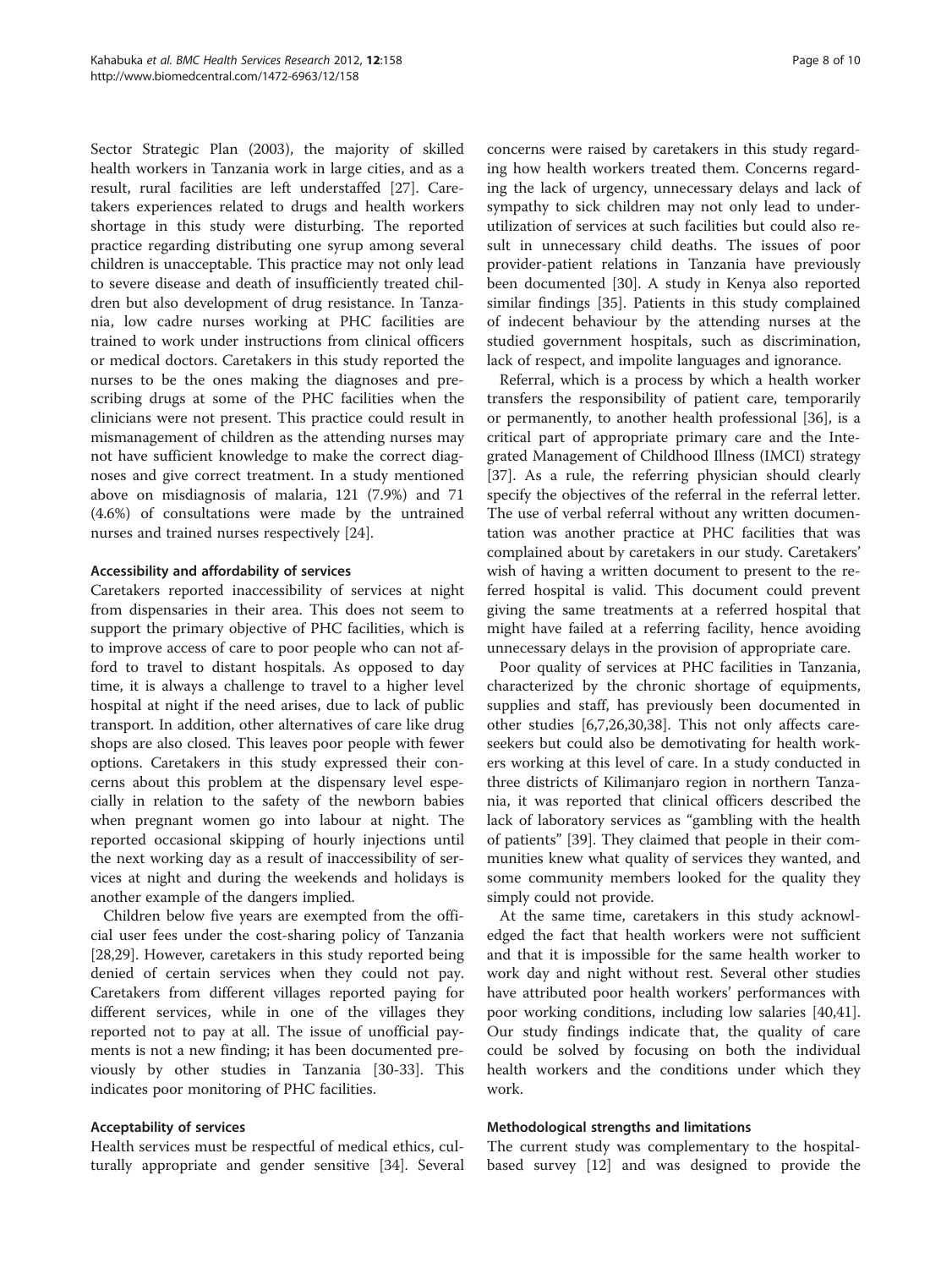<span id="page-8-0"></span>community views on the quality of care offered by PHC facilities in their area. The results from this qualitative study were similar to the findings from the hospitalbased quantitative survey. The fact that the two studies from the same area applying different methodology give similar conclusions adds to the validity of the findings from both studies.

The focus groups were somewhat bigger than what is the standard. This was because more than expected of the caretakers that were approached were willing to participate. However, we did not encounter any difficulties during the discussions as a result of group size. The higher number of female caretakers participating as compared to male caretakers was expected, and it can be seen as strength of the study, since women are commonly the ones taking children to health facilities in the study area.

# Conclusion

Our findings support the observations made in the World Health Report of 2008 [11], that neglecting people's needs and expectations may contributes to making health care services less relevant to the communities they serve. Caretakers in this study have pointed out important weaknesses in services provided at the PHC level. Practices regarding partial drugs administrations, skipping of injections, unofficial payments and consultations by unskilled health care providers need urgent action. These practices hamper the quality of services at PHC facilities, previously defined in terms of availability, affordability and acceptability, and hence perpetuate the problem of bypassing this level of care. Good procedures for referrals which is crucial to a functioning PHC, were also reported to be deficient. There is also a need for proper accountability mechanisms to govern appropriate allocation and monitoring of health care resources and services in Tanzania.

#### Abbreviations

MoH: Ministry of Health; MOHW: Ministry of Health and Welfare; PHC: Primary Health Care; WHO: World Health Organization.

#### Competing interests

The authors declare that they have no competing interests.

#### Acknowledgements

This study was funded by the Norwegian government through Quota program and was part of PhD training. We are grateful to all respondents for participating in the study. We thank Ottar Mæstad and Mary Tuba for their useful contributions. Special thanks to Mr. Salum Mshamu, Dr. Samuel Gesase, Dr. Selemani Mtunguja and Dr. Monica Billa for their support during data collection.

#### Author details

<sup>1</sup>Centre for International Health, Faculty of Medicine and Dentistry, University of Bergen, Bergen, Norway. <sup>2</sup>Department of Nursing, Bergen University College, Bergen, Norway.

#### Authors' contributions

CK planned and wrote the protocol, collected and analysed data, and drafted the manuscript. GK had substantial contribution to the protocol development as well as data analysis and writing the manuscript. SGH and KMM supervised data analysis and contributed in writing the manuscript. All authors have read and approved the final version.

#### Received: 15 November 2011 Accepted: 14 June 2012 Published: 14 June 2012

#### References

- 1. The United Republic of Tanzania: National Health Policy. Ministry of Health 2003.
- 2. Reerink IH, Sauerborn R: Quality of primary health care in developing countries: recent experiences and future directions. Int J Quality Health Care 1996, 8(2):131.
- 3. Baltussen R, Yé Y, Haddad S, Sauerborn RS: Perceived quality of care of primary health care services in Burkina Faso. Health Policy Plan 2002, 17  $(1):42.$
- 4. Tanzania survey points to high risk of maternal death. Safe Mother 1994,  $13:1-2$
- 5. Kruk ME, Mbaruku G, McCord CW, Moran M, Rockers PC, Galea S: Bypassing primary care facilities for childbirth: a population-based study in rural Tanzania. Health Policy Plan 2009, 24(4):279–88.
- 6. Agyemang-Gyau P, Mori AE: The ability and willingness to pay for health care: The Case of Bumbuli area in Lushoto district. In Proceedings of the 17th Annual Scientific Conference of the TPH: 23-26: Mkonge Hotel. Tanga; November 1998, 1999:24–26.
- 7. Gilson L, Magomi M, Mkangaa E: The structural quality of Tanzanian primary health facilities. Bull World Health Organ 1995, 73(1):105.
- 8. Audo MO, Ferguson A, Njoroge PK: Quality of health care and its effects in the utilisation of maternal and child health services in Kenya. E Afr Med J 2006, 82:11.
- 9. Akin JS, Hutchinson P: Health-care facility choice and the phenomenon of bypassing. Health Policy Plan 1999, 14(2):135.
- 10. Low A, Coeyere D, Shivute N, Brandt LJ: Patient referral patterns in Namibia: identification of potential to improve the efficiency of the health care system. Int J Health Plan M 2001, 16(3):243-257.
- 11. World Health Organization: Primary health care now more than ever. Geneva 2008.
- 12. Kahabuka C, Kvåle G, Moland KM, Hinderaker SG: Why caretakers bypass PHC facilities for child care? - Acase of rural Tanzania. BMC Health Serv Res 2011, 11(1):315.
- 13. The United Republic Of Tanzania: 2002 Population and Housing Census. General Report 2002.
- 14. National Bureau of Statistics, Tanga Regional Commissioners office: Tanga Regional Socio-economic Profile. United Republic of Tanzania 2008,
- 15. Kamugisha ML, Gesase S, Mlwilo TD, Mmbando BP, Segeja MD, Minja DT, Massaga JJ, Msangeni HA, Ishengoma DR, Lemnge MM: Malaria specific mortality in lowlands and highlands of Muheza district, north-eastern Tanzania. Tanzan Health Res Bull 2007, 9(1):32–37.
- 16. National Bureau of Statistics: Tanzania Demographic and Health Survey (TDHS 2004–2005). United Republic of Tanzania 2005.
- 17. Smith CP: Motivation and personality: Handbook of thematic content analysis. Cambridge Univ Pr 1992.
- 18. Aday LA, Andersen R: A framework for the study of access to medical care. Health Serv Res 1974, 9(3):208.
- 19. Obrist B, Iteba N, Lengeler C, Makemba A, Mshana C, Nathan R, Alba S, Dillip A, Hetzel MW, Mayumana I, Schulze A, Mshinda H: Access to health care in contexts of livelihood insecurity: a framework for analysis and action. PLoS Med 2007, 4(10):1584–1588.
- 20. Gouws E, Bryce J, Habicht JP, Amaral J, Pariyo G, Schellenberg JA, Fontaine O: Improving antimicrobial use among health workers in first-level facilities: results from the multi-country evaluation of the Integrated Management of Childhood Illness strategy. Bull World Health Organ 2004, 82(7):509–515.
- 21. WHO: Pocket book of hospital care for children: Guidelines for the management of common illnesses with limited resources. Geneva: WHO Press 2005.
- 22. United Republic of Tanzania: National Malaria Medium Term Stratergic Plan 2002–2007. Ministry of Health Malaria control series 2002.